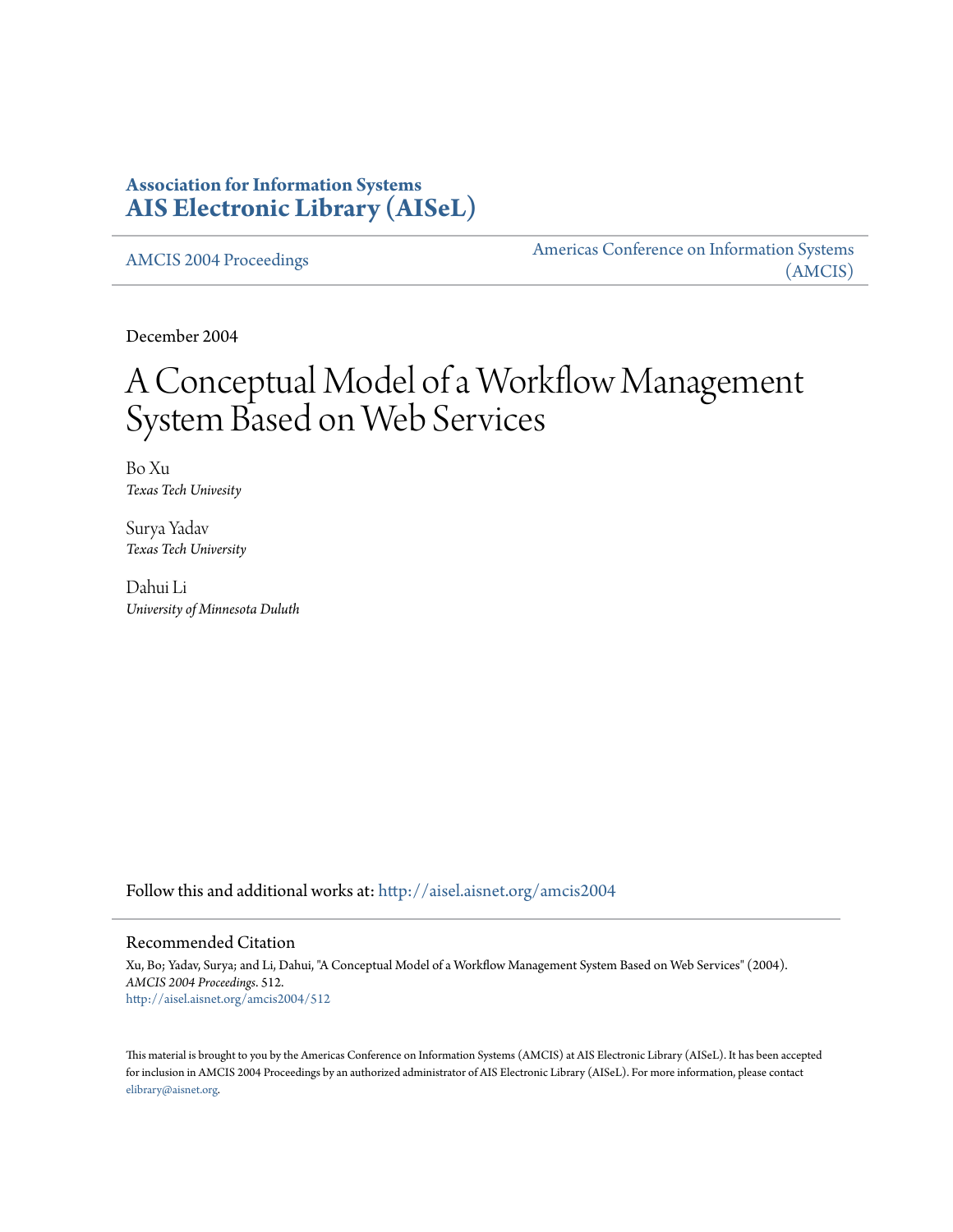## **A Conceptual Model of a Workflow Management System Based on Web Services**

**Bo Xu**  Rawls College of Business Administration Texas Tech Univesity bo.xu@ttu.edu

**Surya B. Yadav**  Rawls College of Business Administration Texas Tech University surya.yadav@ttu.edu

**Dahui Li**  Labovitz School of Business and Economics University of Minnesota Duluth dli@d.umn.edu

#### **ABSTRACT**

Web service, as an emerging technology, is being more and more widely adopted on the Internet for electronic business. The emergence of web service greatly facilitates business process management and reengineering. This paper develops a conceptual architecture for workflow management system based on web service infrastructure. The proposed architecture fully explores the benefits offered by web services by providing a flexible, dynamic and adaptive environment for workflow processing. Customer satisfaction and competitive advantages are supposed to result from systems based on the architecture.

#### **Keywords**

Workflow management, web service, software agent.

#### **INTRODUCTION**

With the development of information technology, the Web, which was once solely a source of information, is evolving into a provider of services. Web service is an emerging technology to enable the service-oriented architecture on the Web. According to the definition by World Wide Web Consortium (W3C), Web Services are programmable, distributed application components accessible on the web using solely standard Internet protocols. Infrastructures and standards are currently being developed to support the application and implementation of Web services, among which the most important are Web Services Definition Language (WSDL), Simple Object Access Protocol (SOAP) and Universal Description, Discovery and Integration (UDDI). Web service is believed to have great impact on the way business is conducted within and between organizations, it represents a revolution in ebusiness and opens the doors for new business opportunities. Some enterprises provide tools to web service-enable their legacy systems, encapsulate organization's functionality within appropriate interface and expose as Web services. So it allows different enterprise systems to be connected using lightweight protocols and XML-based technology (Fremantle et al. 2002). Web services technology enables dynamic e-business, which is the dynamic adaptation of business processes and associated systems to support changing business strategies and tactics. Business process management or process reengineering has long been a research area in the field of information systems, it studies technologies, mechanisms and policies to streamline the business process and enhance efficiency and effectiveness in business performance. Recent research effort of process management focuses on workflow system, which is defined as information system to automate a business process through the use of software (WFMC 1999). Web service technologies offer great opportunities to meet the requirements of dynamic and fast-changing business. However, currently Web service related researches concentrate on technical issues of service infrastructure, not conducted at the level of business process management. There has been no systematic research on process management based on the infrastructure of Web services. In this paper we propose a web service oriented workflow management system (WSWfMS) to fill this gap. The system provides a unified view of workflow management in the context of distributed, autonomous and heterogeneous Web services. It uses AI technologies to explore the Web semantics to perform process management in a more efficient and flexible manner.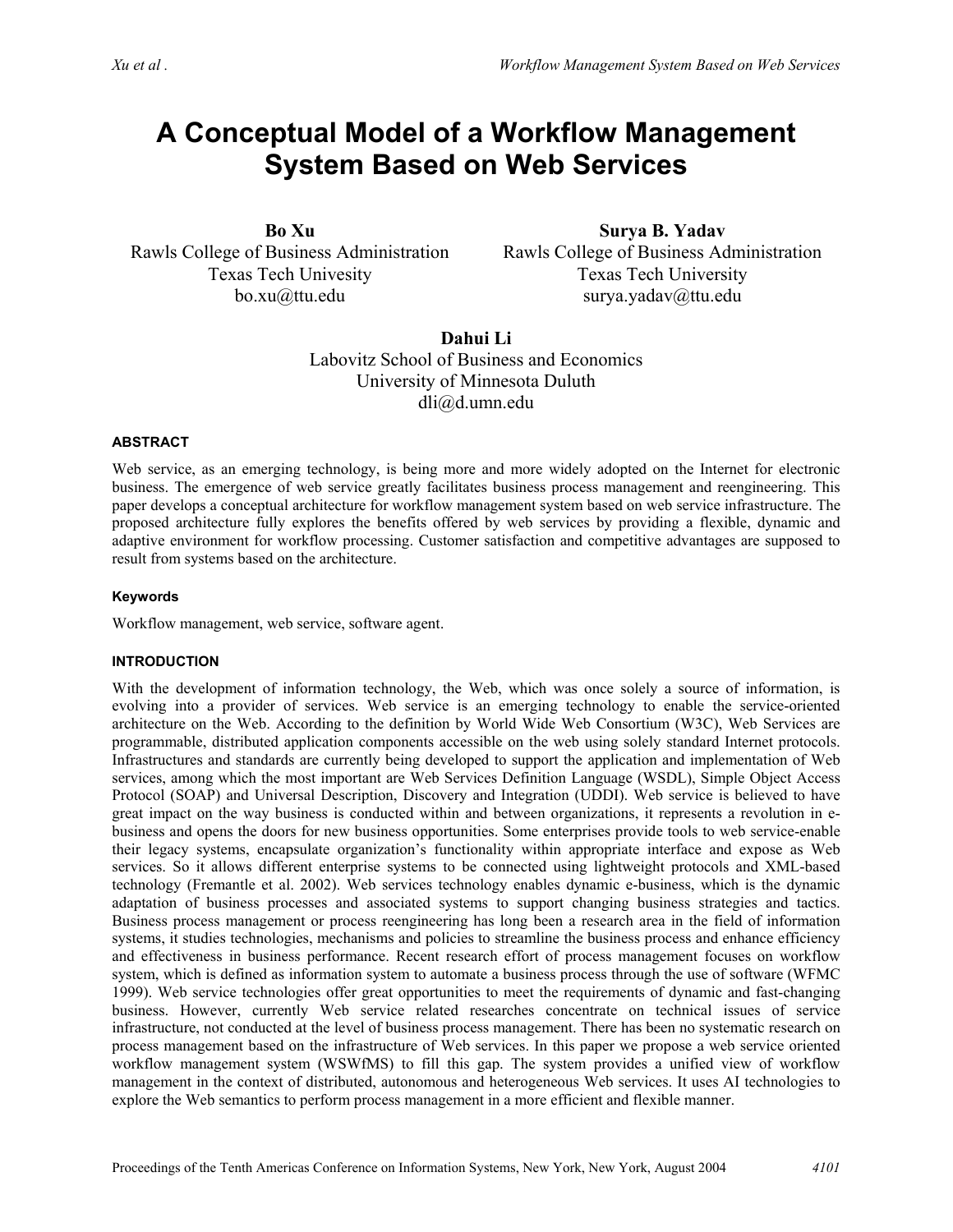#### **RELATED WORK**

#### **Workflow Management System**

According to the Workflow Management Coalition (1999), a workflow is defined as the automation of a business process during which documents, information or tasks are passed from one participant to another for action, following a set of procedural rules. While a business process is a set of one or more linked procedures or activities which collectively realize a business objective or goal, normally within the context of an organizational structure defining functional roles and relationships. A workflow management system (WfMS) is a system that defines, creates, and manages the execution of workflows through the use of software. Previous researches on workflow management focused on dynamic work distribution (Kumar et al. 2001), enhancing workflow with Quality of Service (QoS) components (Cardoso 2002), and knowledge-based exception handling (Kumar and Zhao, 1999; Klein and Dellarocas, 2000). These approaches enable dynamic work allocation and automatic exception handling by agents to reduce the need for human intervention, which helps build workflow systems that are more flexible and fault tolerant.

#### **Semantic Web Service**

While in some cases web services may be used in an isolated form, it is normal to expect web services to be integrated as part of workflow processes. There are a great number of web services accessible, so composition of workflow of services differs from the design of traditional workflows, in terms of the number of tasks available to the composition process, in their heterogeneity, and in their autonomy. The researches on web semantics have been focused on discovery, composition and interoperability of web services. In order for agents to select services in a context-sensitive manner, they must be able to discover services based on semantic description. Some research projects use DAML-S for service description (Ankolekar 2002), McIlraith et al. (2001) described service attributes in DAML-S, so they can be discovered by agents based on functional requirements. Cardoso and Sheth (2002) adopted the concept of Quality of Service (QoS) in workflow management, and studied service discovery on both functional and operational requirements to integrate it into workflow to meet specific requirements of business process. They proposed an operational metrics with three dimensions: task response time, cost and reliability, and also developed search algorithms to compare workflow task requirements with service profiles syntactically, semantically and operationally, so web services with enough multi-dimensional similarity to the task can be found and integrated into the workflow model.

For web service composition and interoperation, outputs of one service are mapped to inputs of next one in the flow sequence. Heterogeneity is a problem to be solved because web services may use same or different ontology. Heterogeneity has long been a hot topic in the research of web semantics, digital library, and database systems. The issue of how to integrate heterogeneous data sources has been handled by using metadata, intermediate standards or external mediation (Paepcke et al. 1998). Cardoso and Sheth (2002) developed some mechanisms to perform the mapping through similarity comparison. Other recent research efforts suggest to overcome data and ontological heterogeneity through metadata based shared ontology (Kim 2002), mediation (Firat et al. 2002; Moulton et al. 2002) or integration knowledge (Kazakos et al. 2002). These researches provide infrastructure and lay technical foundation for resolution of semantic difference among web services.

#### **CONCEPTUAL MODEL OF WSWFMS**

The WSWfMS provides the workflow management functions, including workflow planning, creation, execution, monitoring and exception handling. It has interface for process definition and system administration. Several of commercial workflow systems provides workflow engines that support WSFL or BPEL4WS, but the workflow schema need to be predefined, so they are static and lack flexibility. The WSWfMS is flexible and contextdependent to meet the specific requirements of business situation. It has following characteristics:

- Dynamic: the composition of workflow activities is dynamic, instead of static. The workflow description (script) is in the form of sequence of web services, and composition of services depends on business context, not predefined, so it may varies from transaction to transaction.
- Flexible: the system is flexible enough to deal with uncertainty in the online environment. Exceptions or even errors may occur in the service providers or the network infrastructure, so the system is fault tolerant and continue workflow progress in even unstable environment.
- Adaptive: the system behavior is adaptive. Although the generic business processes or workflow schema are defined by system managers, creation of workflow instances is adapted to business context to meet specific requirements. The system has learning capabilities through evaluation and interaction with user, so it is selfadaptive and gradually refines its performance.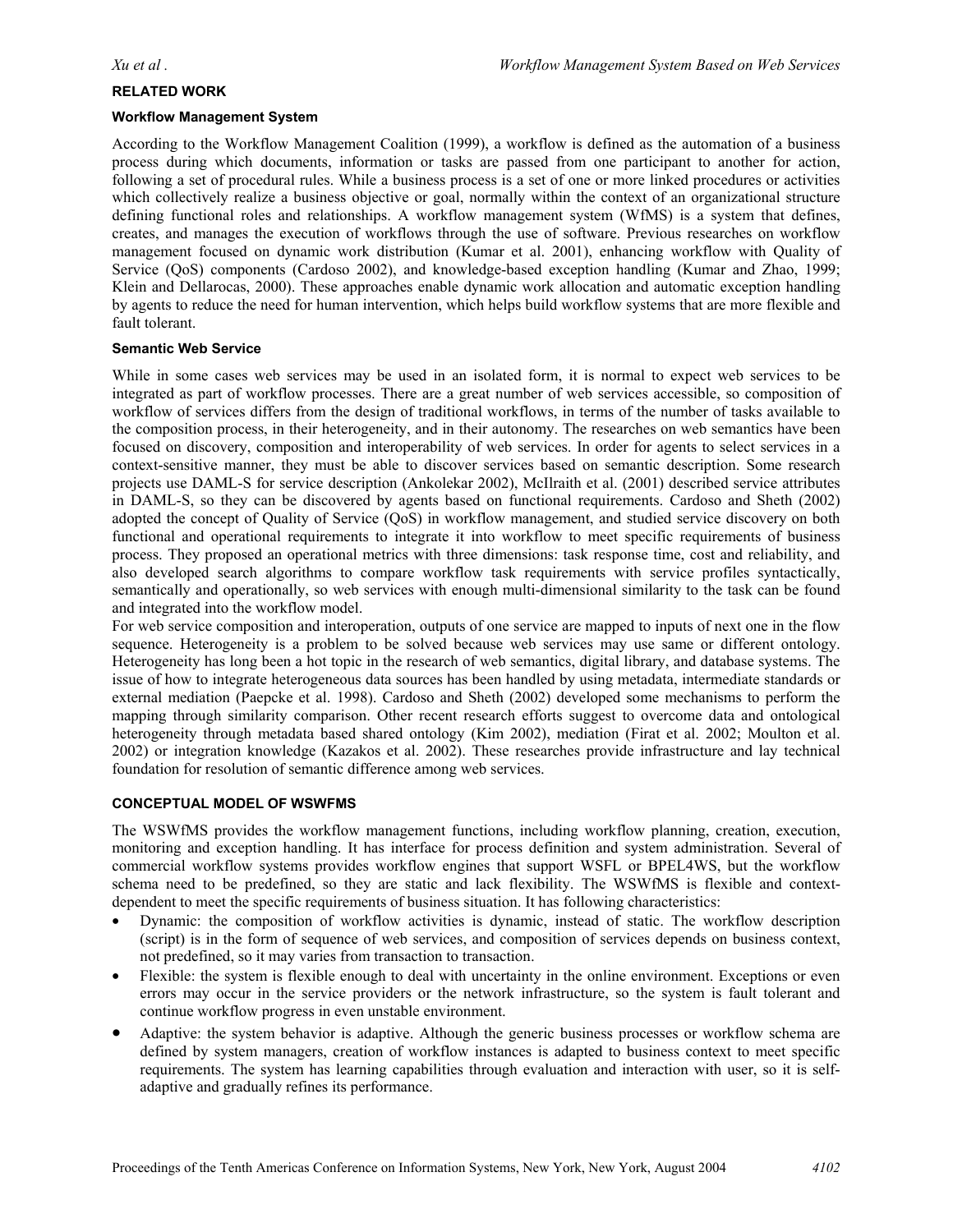#### **Knowledge of WSWfMS**

It is generally agreed that knowledge about business process, web service, and exception handling should be captured in the system.

- Business process knowledge: is knowledge about generic business processes and their constituent tasks. A generic business process (e.g. the process of customer purchase order processing) is defined as a sequence of tasks and the relationships between them, including control link and data link.
- Web service knowledge: is web service profiles. A web service specification includes following items: name; URL; Port type to indicate the role played by the service, e.g. shipper, vendor, etc; textual description of the service function; inputs to the service; outputs from the service; binding information; operational metrics of the service, including time, cost and reliability.
- Exception handling knowledge: knowledge about exception detection, diagnosis and resolution, including exception specification, handler specification and rules for handling.

#### **The Conceptual Model of the System**

The architecture of the WSWfMS is based on the notions of software agents that were presented by Geneserth and Ketchpel (1994). These agents interact with the user and among themselves using messages. Each functional agent has access to and maintains the necessary knowledge for the activities performed by it. The architecture is composed of five agents, knowledge bases, and web services as external resources on the Internet. UDDI is the public web service registry, all published web services have description in WSDL in the UDDI registry.



**Figure 1. Architecture of WSWfMS** 

Workflow Manager performs the function of workflow enactment service. It creates workflow instance, schedules tasks, executes and monitors workflow instance, and also handles exceptions that occur in the process of execution. Control Manager handles the interaction with the system administrator or supervisor. It manages the process administration and monitoring tools, receives and interprets commands from the administrator to start, stop, suspend and resume workflows. Process Manager handles the interaction with the business process manager. It manages the business process definitions and the process analysis, modeling and definition tools, supports the user to define new business processes or modify existing business processes. Service broker acts as interface between the workflow manager and web services, it receives service request from the workflow manager, forward the request to corresponding web service for execution, and then sends response from web service back to the workflow manager. UDDI Interface Agent serves as the interface to UDDI on the Internet, it accesses the UDDI to get appropriate service if no service profile in the system knowledge base meets the particular transaction requirement. Internal services refer to the web services that are inside the organization, different functional units may appear as different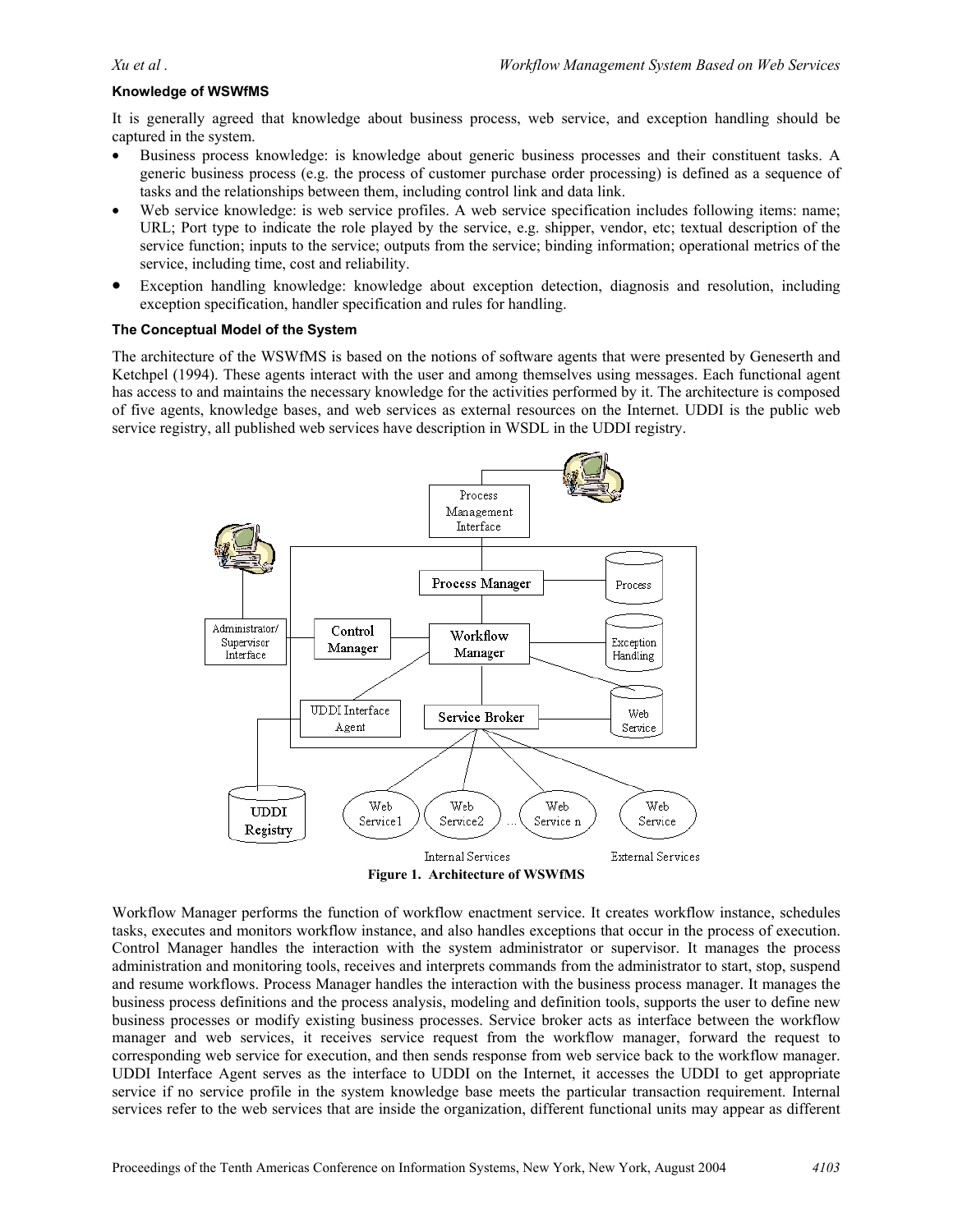web services that perform specific functions. It's reasonable to believe they may adopt same ontology. External services refer to services available on the Internet to which the organization may outsource its business functions. It's highly possible that they adopt different ontologies from each other and from the ontology used by the organization.

#### **Structure of the Workflow Manager**

The workflow manager is the central part in the system, it performs the core functions of workflow management. The primary function of the Workflow Manager is to manage workflow instances. It creates workflow instance according to business context or requirements; executes workflow instance and monitors the status; if exception occurs, handles the exception to re-gain normal operation. A business process is abstract and indicates what tasks to do to fulfill the process; but a workflow instance is a sequence of web services with parameter values, and it specifies how to complete the particular transaction. In the context of web services, the roles in workflow are performed by different services and work distribution is actually selection of appropriate services.



**Figure 2. Structure of the Workflow Manager** 

The workflow manager contains six modules:

- Communication module for communication with other agents in the system, it accepts and interprets message from other agents in KQML.
- Planning module creates workflow instance to meet the specific transaction requirements. Based on appropriate process definition it creates workflow instance with specific work requirements, e.g. order type, quantity and operational requirements (time, cost, reliability). Mapping from business task to service is done through the Match Maker. If no web service profile in the knowledge base can meet the business requirement, UDDI registry should be accessed through the UDDI Interface Agent to find proper service, and the service information from UDDI is added to the web service profiles in the system knowledge base. Newly built workflow instance is stored in the knowledge base, so it can be retrieved for use in similar contexts. An intraorganizational workflow includes only internal services that represent organizational departments, so it is relatively constant and static. An inter-organizational workflow may include internal services and external services that represent outside organizations. In an inter-organizational workflow scheme, the part to link internal services is relatively constant because they represent the core competency of the company, but the part for external services may be quite dynamic and changeable since they represent the company's business partner, and the relationship might be ad hoc and temporary. To make the planning more effective, the constant parts in a workflow can be decided first, then choose outside services that are appropriate semantically, syntactically and operationally to fit into the other parts in the workflow.
- Execution  $\&$  monitoring module takes the workflow instance, monitors and completes its execution. It executes the workflow instance that is composed of a sequence of service operations step by step. It prepares an action for execution by setting up a context (including the results of previous actions, etc) for the action, if heterogeneity exists between service operations that have data exchange in the sequence, it addresses them to the mediator for resolution. It monitors the action by optionally providing the associated computation limited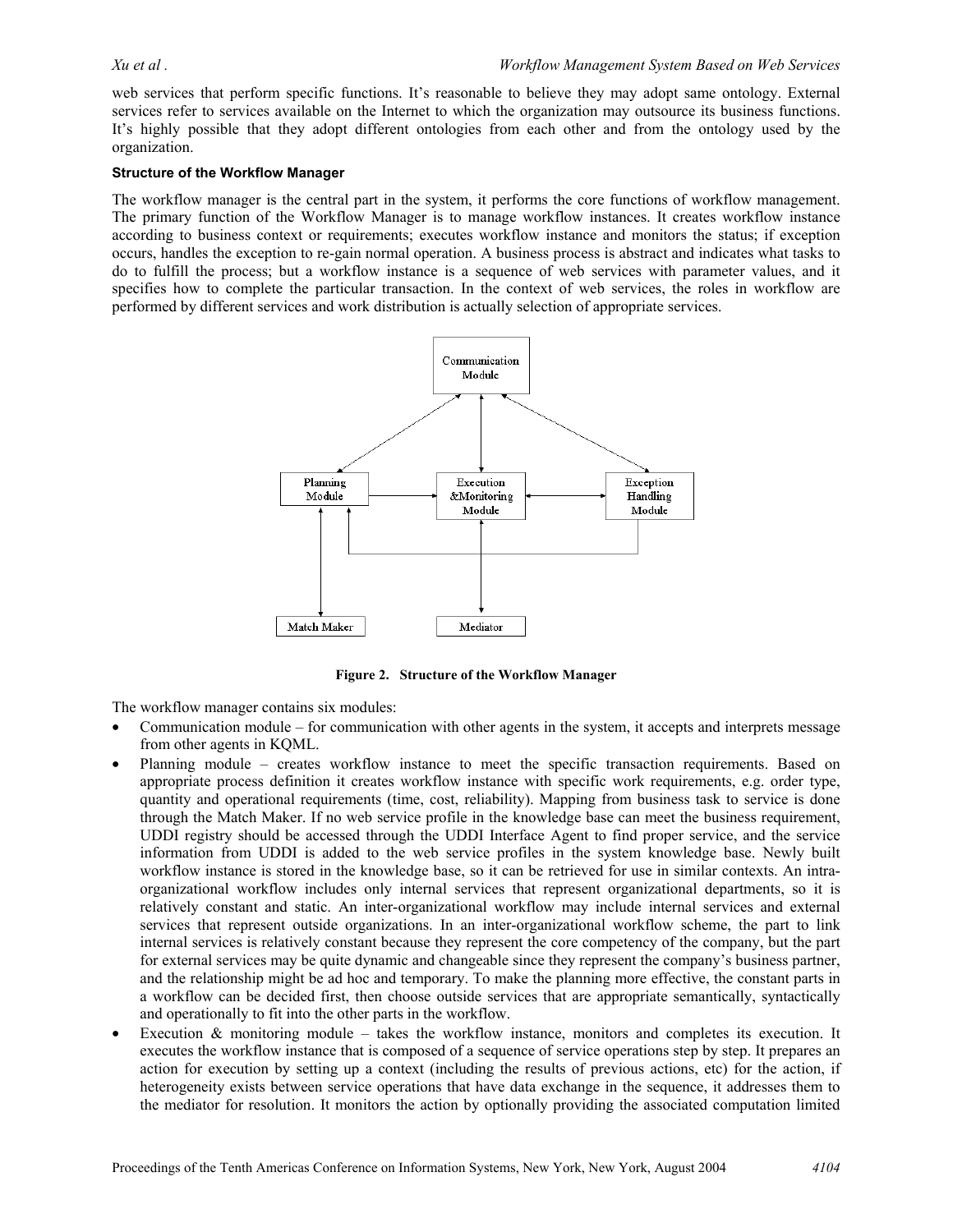resources, for example, the action may be allowed only a certain amount of time and if the action does not complete before that time is up, the computation is interrupted and the action is marked as having failed. It evaluates after execution of each action, if the outcome is not as intended, it reports exception and activates exception handling. And the monitored service performance is used to update the operational metrics of web services.

- Exception handling module takes over control when exception occurs, and helps to recover from it. Whenever the required service cannot be found, the service is out of work, or the output is not as intended, this module will automatically invoke an exception handling routine, which might call to re-execute the action, or invoke a re-planning process, or simply wait for a particular time interval before re-trying accessing the service. If the exception is not anticipated and no appropriate handler is found in the knowledge base, then it will be referred to the system administrator/supervisor for intervention. Their response is recorded to update the knowledge base of exception handling.
- Match Maker it performs automatic web service discovery. It compares task requirements with service profiles in the knowledge base, to find web service that is closest to the task requirements semantically, syntactically, functionally and operationally.
- Mediator it handles conflict of heterogeneity between different web services. If web services which have information exchange in the same workflow use different ontologies, mediation is needed to resolve the conflicts. Shared ontology is adopted for mediation between the different web services.

#### **VALIDATION OF THE CONCEPTUAL MODEL OF WSWFMS**

The proposed model is flexible, dynamic and adaptive. It fully explores the advantages that provided by web services. In this model, business process reengineering can be easily realized through dynamic composition of web services and quickly adapts to the changes in business context to provide most values to customers and gain competitive advantages for the organization.

We use a business example to illustrate the characteristics of the model. Figure3 shows the business process for a retailer, it's an inter-organizational process which contains three participants: the retailer, the manufacturer and the shipper. These three partners cooperate as a virtual enterprise to fulfill orders from customers.



**Figure3. Order Fulfillment Process of a Retailer** 

The process definition contains a sequence of activities that are played by different roles: receive order, place order with manufacture, book order (manufacturer), schedule production, schedule shipping, book order (shipper), schedule van, confirm delivery, invoice customer. The process definition provides a generic model of the business process, which is a sequence of activities and the order in which they are executed.

There are some workflow models based on the process definition, for example, workflow for computer order processing, workflow for garment order processing, etc. Each workflow model is a sequence of web service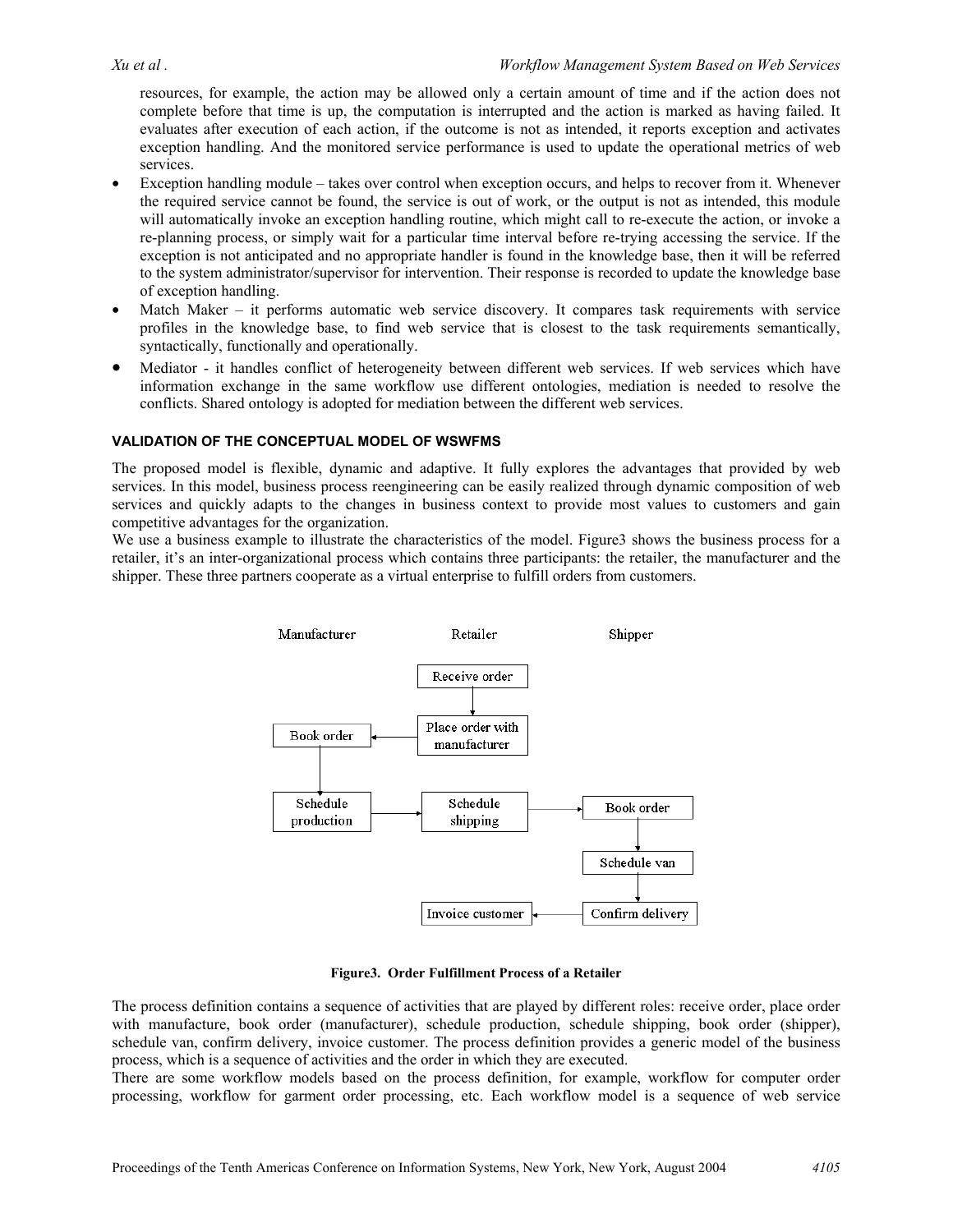operations, with data links showing data exchange between them, and control links showing temporal constraints among them. In workflow model, specific web service operations replace abstract tasks in process definition.

In a routine situation, for example, when the retailer receives an online order for a Dell computer, the planning component in the workflow manager analyzes the order, chooses an appropriate workflow model (workflow for Dell computer order processing), and creates a workflow instance for execution. The execution & monitor component executes the instance step by step through invoking corresponding web service operations through the service broker. For example, it invokes local service operation "receive order", and "place order with manufacturer", then invokes the web service of Dell company, after receives confirmation from Dell, it executes "scheduling shipping", and then invokes the service of a shipper, after get delivery confirmation from the shipper, it executes "invoice customer" to complete the order. Invocation of web service operations are performed through the service broker, which transfers service invocation to corresponding web service, so the workflow manager does not consider the specific location of the services and binding to them. The execution is monitored and the history of the instance is recorded, if any exception occurs, corresponding handler will be activated, for example, if the shipper service is temporarily down and the workflow manager does not receive confirmation from it in specific time period, an exception is reported and the exception handling component handles it by choosing another shipper and re-executing this step. If the exception can not be resolved this way, for example, no alternative shipper service can be found to re-execute the step, the exception handling component handles it by re-planning and find another process that can reach the same goal; if the exception still can not be resolved, it will be addressed to the control manager, and system administrator's intervention is needed.

If existing routine workflows do not meet requirement of a particular order, for example, if the retailer receives an order with the deadline in only three days, according to the operational metrics of existing workflows, none of them can fulfill the order in such a short time. To handle this case, the planning component retrieves the business process definition and generates a new workflow model based on the process definition, it sends requests to the match maker, which maps the requests to services that fit them most from the service profiles. The new workflow is composed of web services that are different from those in old ones, for example, in the new workflow, UPS replaces shipper in the old ones to reduce the shipping time, so that customer can receive ordered computer within three days. The new workflow is stored in the system so it can be retrieved for use in similar business context later.

After execution of each workflow instance, an evaluation happens to it, and the performance of each service in the workflow is recorded in the operational metrics.

The business process manager can define new process or modify existing processes, he may do this using graphical definition tools, and the defined or modified process will be automatically transformed by the process manager to update the knowledge base of processes. The action of process definition and modification can be initiated by the process manager, who has the desire to improve business performance, following changes in business strategy and tactics, or it can be pressed by the workflow manager, which has to adapt to changes in business situation, and find inadequacy in current process models.

The system administrator or supervisor monitor and control ongoing workflow instances through the control manager, which reports status and exceptions of workflow instances to the administrator, receives command and operates on the workflows on behalf of the administrator.

#### **EVALUATION OF THE WSWFMS MODEL**

The design of the WSWFMS model is based on the workflow reference model, but it includes some features to extend the reference model so as to meet the requirements of web service infrastructure. The purpose of the design is to generate a paradigm for workflow management in web service context to fully realize the advantages provided by web services.

#### **WSWFMS vs. Workflow Reference Model**

Compared with the traditional workflow reference model, WSWFMS has more flexibility and adaptability. Currently most of commercial workflow management systems are based on the workflow reference model, the workflow definition is static, change in process is relatively difficult and time-consuming due to the rigid underlying structure. WSWFMS is much more flexible, in WSWFMS composition of workflow is dynamic and easily adaptive to business context. So WSWFMS explores the advantages of web service to gain competitive edge for the company. WSWFMS greatly facilitates virtual enterprise by making function outsourcing and process integration much faster and easier.

#### **WSWFMS vs. Other Web Service Based Process Management Systems**

Compared with WSWFMS, other web service based process management systems do not provide a unified view of business process management in web service context. They just focus on a few aspects respectively. For example, the model proposed by McIlraith et al. (2001) focuses on agent-based discovery and composition of web services;